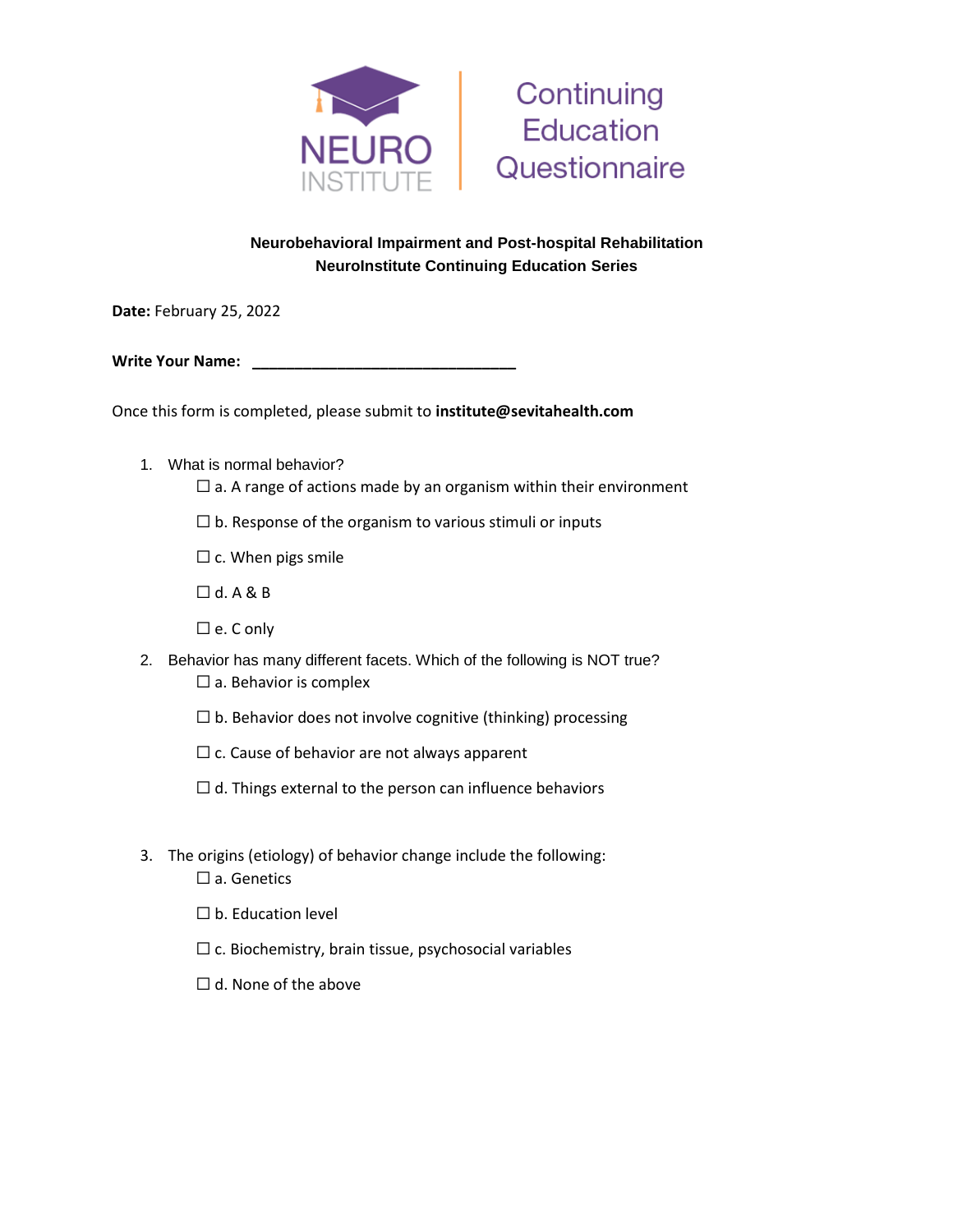



- 4. There are primary and secondary neuropathological processes that contribute to behavior changes and dysregulation. Which of the following lobe(s) are involved?
	- $\Box$  a. Bilateral Occipital lobes only
	- $\Box$  b. Bilateral Temporal lobes only
	- $\Box$  c. Frontal and Parietal lobes
	- $\Box$  d. Temporal and Frontal lobes
- 5. Secondary pathology that influences behavior can be surprising. Which condition(s) is not a condition that produces behavior changes?
	- □ a. Diabetes
	- $\Box$  b. Hypopituitarism
	- $\Box$  c. Thyroid disease (hypo or hyper)
	- ☐ d. Cataracts
- 6. Neurobehavioral syndrome has been described in the literature. Based on the research, the criteria for this type of condition is all but the following:
	- $\Box$  a. > 6 months duration
	- $\Box$  b. Irritability, Agitation and Aggression
	- $\Box$  c. Impaired Awareness
	- $\Box$  d. Impaired Problem Solving
- 7. Integrated rehabilitation modeling which statement is untrue?
	- $\Box$  a. Remediation is the first focus of care
	- $\Box$  b. Compensation is the second focus of care when remediation plateaus

 $\Box$  c. Rehabilitation is a fluid process that allows for forward and backward movement as patients progress

 $\Box$  d. Rehabilitation works best when each discipline focuses on their specialty